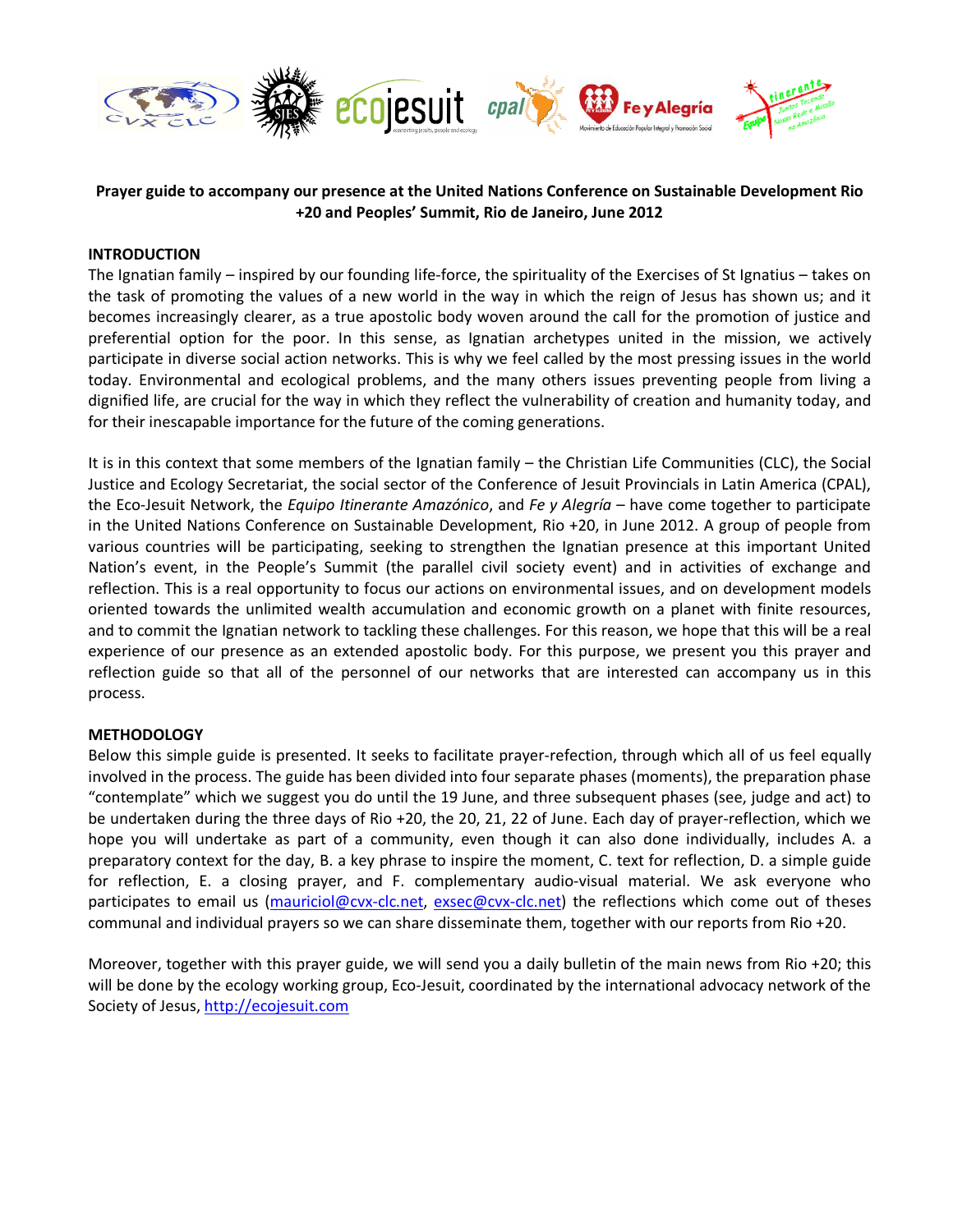### **CONTEMPLATE**

#### **A. Context in preparation for the day: the incarnation**

*The Three Divine Persons, contemplating the whole of humanity in so many sinful divisions decide to give themselves completely to all men and liberate them from all their chains. Out of love, the Word became human and was born of Mary, the humble Virgin of Nazareth.*

*Inserted in this way among the poor, and sharing their human condition, Jesus invites all of us to offer ourselves to God and to work for a united human family. Inspired by the Holy Spirit, we respond with gratitude to God for this gift of Jesus in every circumstance of our lives. (General Principles No. 1, Christian Life Communities)*

**B. Key phrase: "***The Son, therefore, came, sent by the Father. It was in Him, before the foundation of the world, that the Father chose us and predestined us to become adopted sons, for in Him it pleased the Father to re-establish all things. (Cf. Eph. 1:4-5 and 10)"* (Lumen Gentium n.3).

## **C. Core text for pastoral reflection:**

*"The joys and the hopes, the griefs and the anxieties of the men of this age, especially those who are poor or in any way afflicted, these are the joys and hopes, the griefs and anxieties of the followers of Christ. Indeed, nothing genuinely human fails to raise an echo in their hearts. For theirs is a community composed of men. United in Christ, they are led by the Holy Spirit in their journey to the Kingdom of their Father... That is why this community realizes that it is truly linked with mankind and its history by the deepest of bonds"* (Gaudium Et Spes n.1).

*"Through his labors and his native endowments man has ceaselessly striven to better his life. Today, however, especially with the help of science and technology, he has extended his mastery over nearly the whole of nature… Hence many benefits once looked for, especially from heavenly powers, man has now enterprisingly procured for himself. In the face of these immense efforts which already preoccupy the whole human race, men agitate numerous questions among themselves. What is the meaning and value of this feverish activity? How should all these things be used? To the achievement of what goal are the strivings of individuals and societies heading?"* (Gaudium et Spes n.33)*.*

#### **D. Reflection guide**

- What are our first reactions and perceptions about the issue of ecology? How much do we understand and how do we feel about the issue?
- As Christian members of the Ignatian family what do need before we can take this issue on as a priority essential to our identity and what do we need to do to integrate it seriously into our work?
- As Ignatian communities and individuals what invitations have we received from the God of life with regard to the environment? What can we do about this?
- **A. Closing prayer:** All praise be yours, my Lord, through all you have made, and first my lord Brother Sun, who brings the day; and through whom you give us light. How beautiful is he, how radiant in all his splendor; of you, Most High, he bears the likeness. The second death can do them no harm. Praise and bless my Lord, and give him thanks and serve him with great humility. (St Francis of Assisi)
- **E. Support material:** http://www.youtube.com/watch?v=8hiXd-w4tGU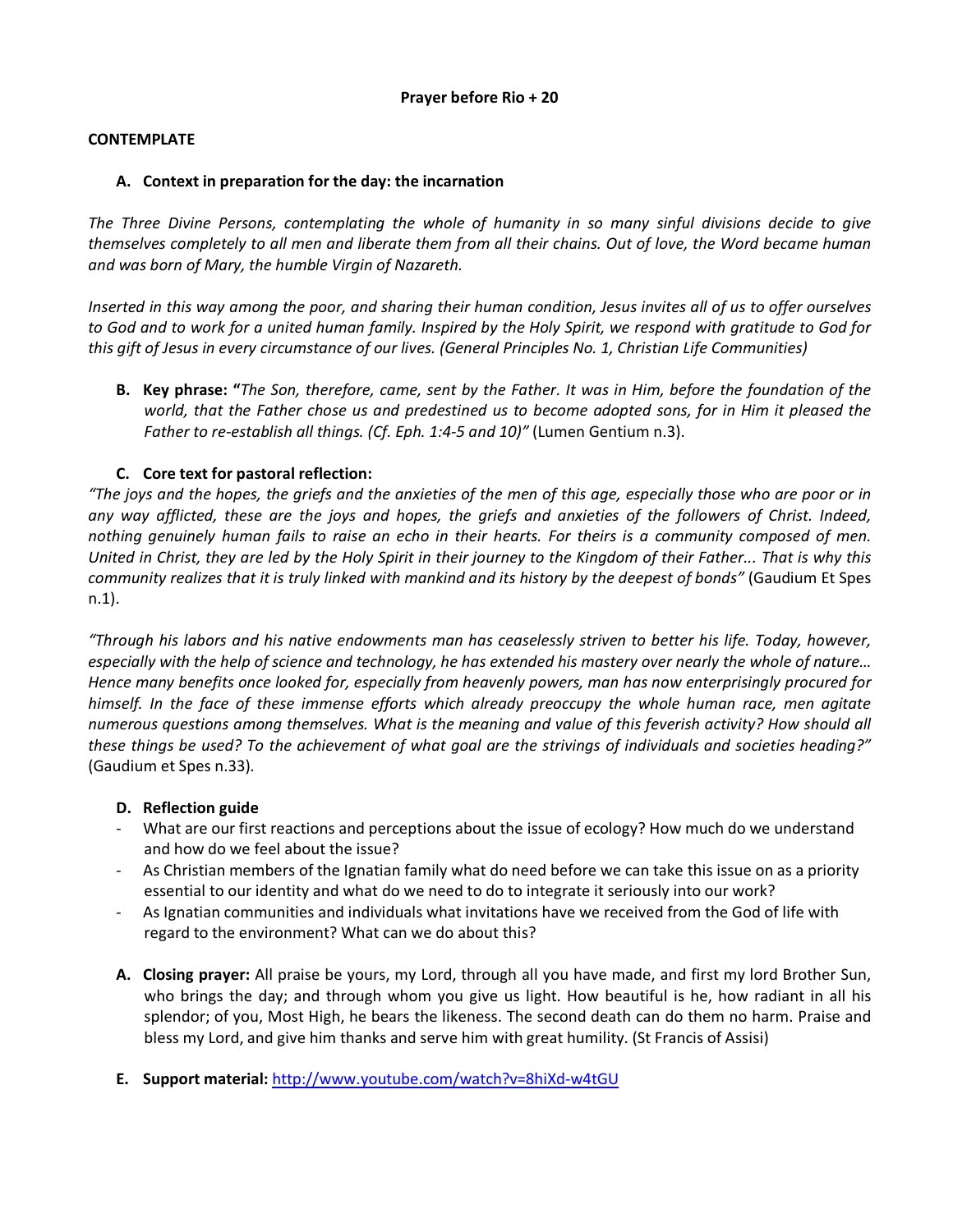# **Prayer for the 20 June 2012, Rio+20**

### **SEE**

# **A.** Context in preparation for the day: the current situation<sup>1</sup>

*The world in which we live is not the paradise we would like it to be. Most of today's problems with the environment are man-made.*

- *1. Continued pressure on natural resources*
- *2. Increasing deterioration of the environment due to inappropriate agricultural practices and the unsustainable exploitation of natural resources.*
- *3. Marked differences between the incomes of the rich and the poor.*
- *4. Lack of access to basic services, such as education, health, etc.*
- *5. Rapid urbanisation generating large numbers of poor and homeless people in cities.*
- *6. Increasing consumerism inside an economic model which does not take account of the costs of ecological deterioration, among others costs.*

*The ecological crisis threatens the livelihoods of everyone, particularly the poorest and most vulnerable: they live in increasing fragile circumstances, characterised above all by the natural disasters, climate change, pollution, deforestation, desertification and land degradation… the link between the environment and poverty is inescapable; this is our challenge.*

**B. Key phrase: "***Nature expresses a design of love and truth. It is prior to us, and it has been given to us by God as the setting for our life. Nature speaks to us of the Creator (cf. Rom 1:20) and his love for humanity"* (Caritas In Veritate n.48).

# **C. Core text for pastoral reflection:**

*"Today the subject of development is also closely related to the duties arising from our relationship to the natural environment. The environment is God's gift to everyone, and in our use of it we have a responsibility towards the poor, towards future generations and towards humanity as a whole... Nature is at our disposal not as "a heap of scattered refuse" (cf. Gen 2:15), but as a gift of the Creator who has given it an inbuilt order, enabling man to draw from it the principles needed in order "to till it and keep it" (Gen 2:15). Consequently, projects for integral human development cannot ignore coming generations, but need to be marked by solidarity and inter-generational justice... The way humanity treats the environment influences the way it treats itself, and vice versa. This invites contemporary society to a serious review of its life-style"* (CIV n.48 and 51)

## **D. Reflection guide**

- What examples of this violation of creation do we see in our context and what impact does it have on the most vulnerable?
- How are we directly affected by this situation?
- What hurts and moves us most about this reality?
- **E. Closing prayer:** All praise be yours, my Lord, through Sister Water, so useful, humble, precious and pure. All praise be yours, my Lord, through Brother Fire, through whom you brighten up the night. How beautiful is he, how cheerful! Full of power and strength. The second death can do them no harm. Praise and bless my Lord, and give him thanks and serve him with great humility. (St Francis of Assisi)
- **F. Support material:** http://www.youtube.com/watch?v=gLBE5QAYXp8

<sup>&</sup>lt;sup>1</sup> Taken from  $\tilde{o}$ *Healing a broken worldo* Special Report on Ecology. Social Justice and Ecology Secretariat of the Society of Jesus, Rome, 2011.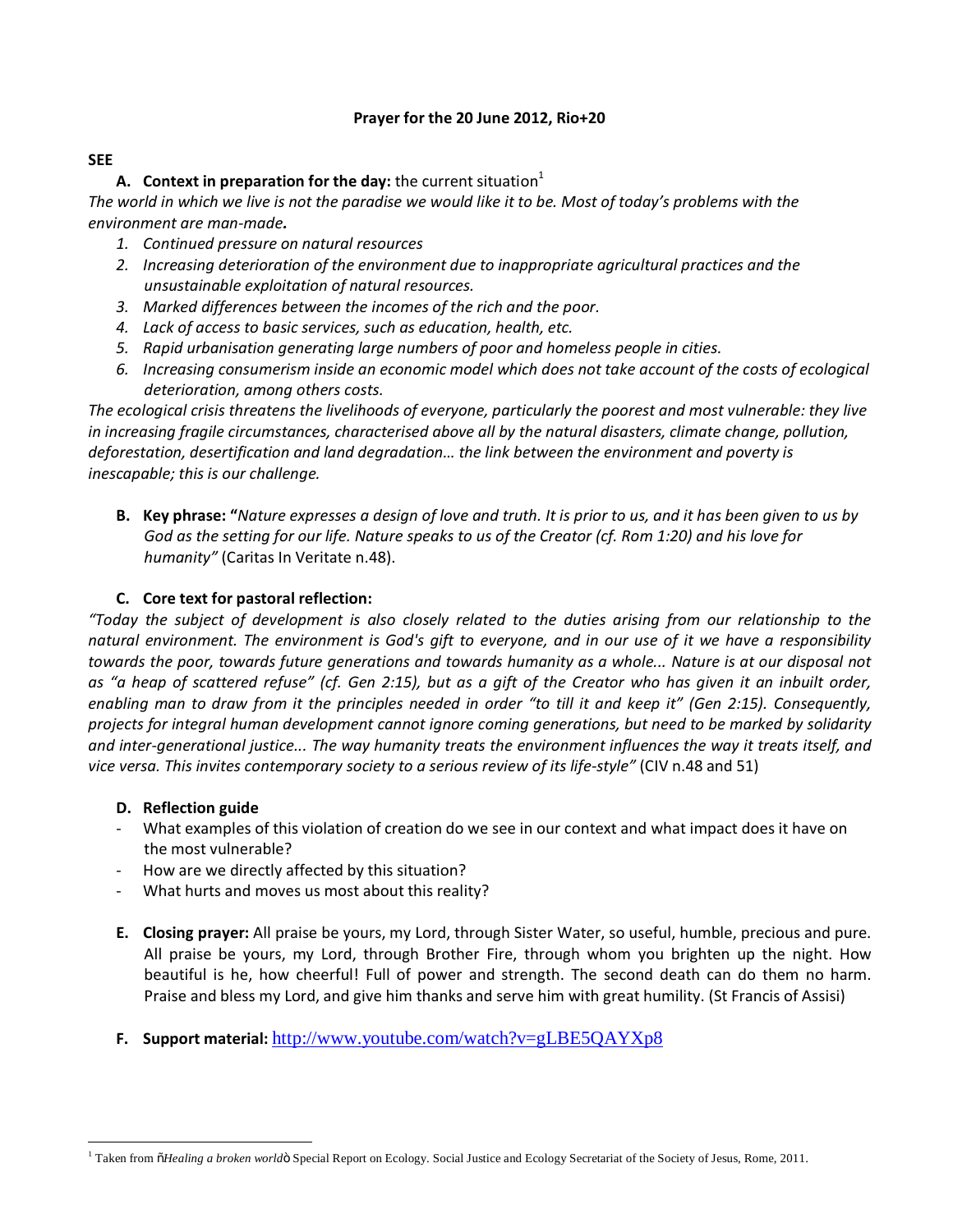#### **Prayer for the 21 June 2012, Rio+20**

## **JUDGE**

**A. Context in preparation for the day:** The proposal for a green economy and its serious risks and challenges. One of the basic premises underlying the United Nations Conference on Sustainable Development, Rio+20, is the concept of a "green economy". Most reflections, contributions, and areas of work of this international event revolve around this concept. However, we must accept that the concept of a green economy merely underpinned by the free market, sustaining and reproducing the current model of development, has clearly demonstrated its limitations and led to increased poverty and injustice in relation to the distribution of resources and goods. Our perspective as believers should be based on the approach of the Social Doctrine of the Church which speaks of searching for another model. It is equally important to anticipate the already noticeable areas of discussion around Rio+20; the green economy is spoken of as a new model, but it is integrated into the vision of the free market that has proved a useless tool in the reduction of poverty and inequality, since its purpose is to generate profit, regardless of the social consequences.

**B. Key phrase:** "*Indeed, nothing genuinely human fails to raise an echo in their hearts"* (Gaudium et Spes n.1).

# **C. Core text for pastoral reflection:**

*"Nature, especially in our time, is so integrated into the dynamics of society and culture that by now it hardly constitutes an independent variable... The hoarding of resources, especially water, can generate serious conflicts among the peoples involved... In the face of the unrelenting growth of global interdependence, there is a strongly felt need, even in the midst of a global recession, for a reform of the United Nations Organization, and likewise of economic institutions and international finance, so that the concept of the family of nations can acquire real teeth. One also senses the urgent need to find innovative ways of implementing the principle of the responsibility to protect and of giving poorer nations an effective voice in shared decision-making. This seems necessary in order to arrive at a political, juridical and economic order which can increase and give direction to international cooperation for the development of all peoples in solidarity... to guarantee the protection of the environment"* (CIV 51 and 67)

*"The supremacy of technology tends to prevent people from recognizing anything that cannot be explained in terms of matter alone. Yet everyone experiences the many immaterial and spiritual dimensions of life... In every truth there is something more than we would have expected, in the love that we receive there is always an element that surprises us"* (CIV 77).

## **D. Reflection guide**

- What are the underlying causes of this situation?
- How do we contribute with our lifestyles, decisions or omissions to this situation?
- What significant examples of environmental defence or promotion do we see in our surroundings? What strikes us most? What can we learn from them?
- Is the concept of the green economy really a new model? What are the limitations and dangers associated with it? And what alternatives can we propose?

**E. Closing prayer:** All praise be yours, my Lord, through our Sister Mother Earth, who sustains us and governs us, and produces various fruits with colored flowers and herbs. The second death can do them no harm. Praise and bless my Lord, and give him thanks and serve him with great humility. (St Francis of Assisi)

**F. Support material:** http://www.youtube.com/watch?v=GMK-ahQFmtU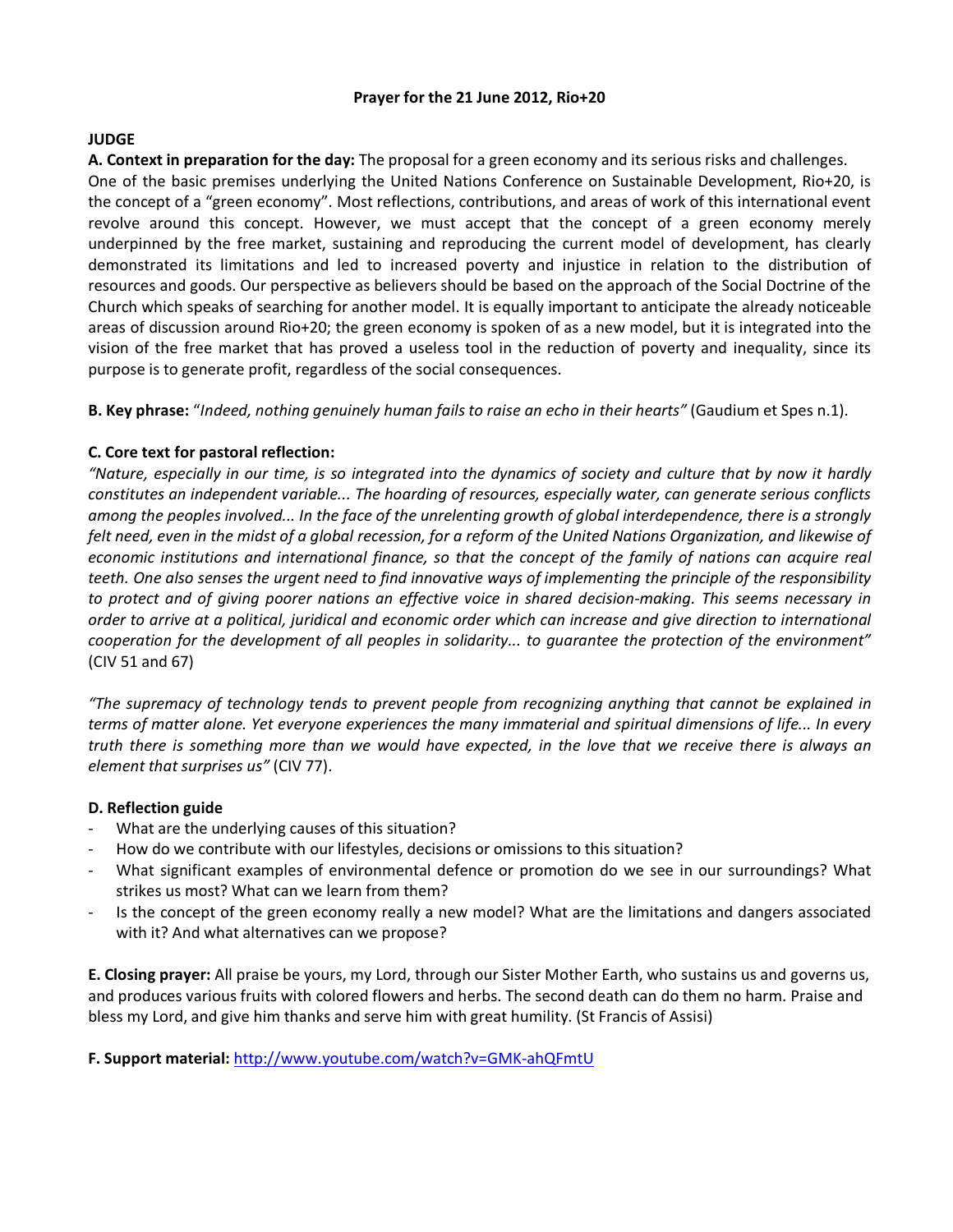# **ACT**

## **A. Context in preparation for the day:** promote integrated human development

*"In development programmes, the principle of the centrality of the human person, as the subject primarily responsible for development, must be preserved. The principal concern must be to improve the actual living conditions of the people in a given region... Development programmes, if they are to be adapted to individual situations, need to be flexible; and the people who benefit from them ought to be directly involved in their planning and implementation. The criteria to be applied should aspire towards incremental development in a context of solidarity — with careful monitoring of results — inasmuch as there are no universally valid solutions... The peoples themselves have the prime responsibility to work for their own development... Solutions need to be carefully designed to correspond to people's concrete lives... there is need for the active mobilization of all the subjects of civil society, both juridical and physical persons"* (CIV n.47).

**B. Key phrase:** *"The missionary disciple to whom God has entrusted creation must contemplate it, care for it, and use it, while always respecting the order given by the Creator"* (Fifth General Conference of the Latin American and Caribbean Bishops, CELAM V – Aparecida, n.125).

# **C. Core text for pastoral reflection**

Awareness is growing of nature as a free legacy that we receive to protect, as a precious space for shared human life and as careful responsibility of human stewardship for the good of all. This legacy often proves to be weak and defenceless against economic and technological powers. Hence, as prophets of life we want to insist that the interests of economic groups that irrationally demolish sources of life are not to prevail in dealing with natural resources, at the cost of whole nations and of humankind itself (CELAM V, No. 471).

In the face of this situation we offer some proposals and direction:

- a) Evangelise our peoples so that they discover the gift of creation, knowing how to contemplate and take care of it as the home of all human beings and womb of the life of the planet… educating them for a life of sobriety and austere solidarity.
- b) Deepen the pastoral presence among the populations which are most fragile and threatened by predatory development, and support them to achieve an equitable distribution of land, water, and urban spaces.
- c) Seek an alternative, integral and just model of development, based on ethics which include responsibility for an authentic humane and natural ecology.
- d) Try our best promulgating acts and civic involvement that may guarantee the protection, preservation and restoration of nature.
- e) Find ways to monitor respect for international environmental standards.

## **D. Reflection guide:**

- What specific, feasible and sustainable actions do we feel called to take as Christian communities, and as individuals, to help protect the environment?
- What action or initiatives could we as Ignatian followers or fraternal organisations take or what proposals could we make to respond to this situation at local, national or international level?
- What kind of Church or other networks do we need to establish or strengthen in order take significant action?

**E. Closing prayer:** All praise be yours, my Lord, through those who grant pardon for love of you; through those who endure sickness and trial. Happy are those who endure in peace, by You, Most High, they will be crowned. Happy those she finds doing your will! The second death can do them no harm. Praise and bless my Lord, and give him thanks and serve him with great humility.

## **F. Support material:** http://www.youtube.com/watch?v=nGeXdv-uPaw